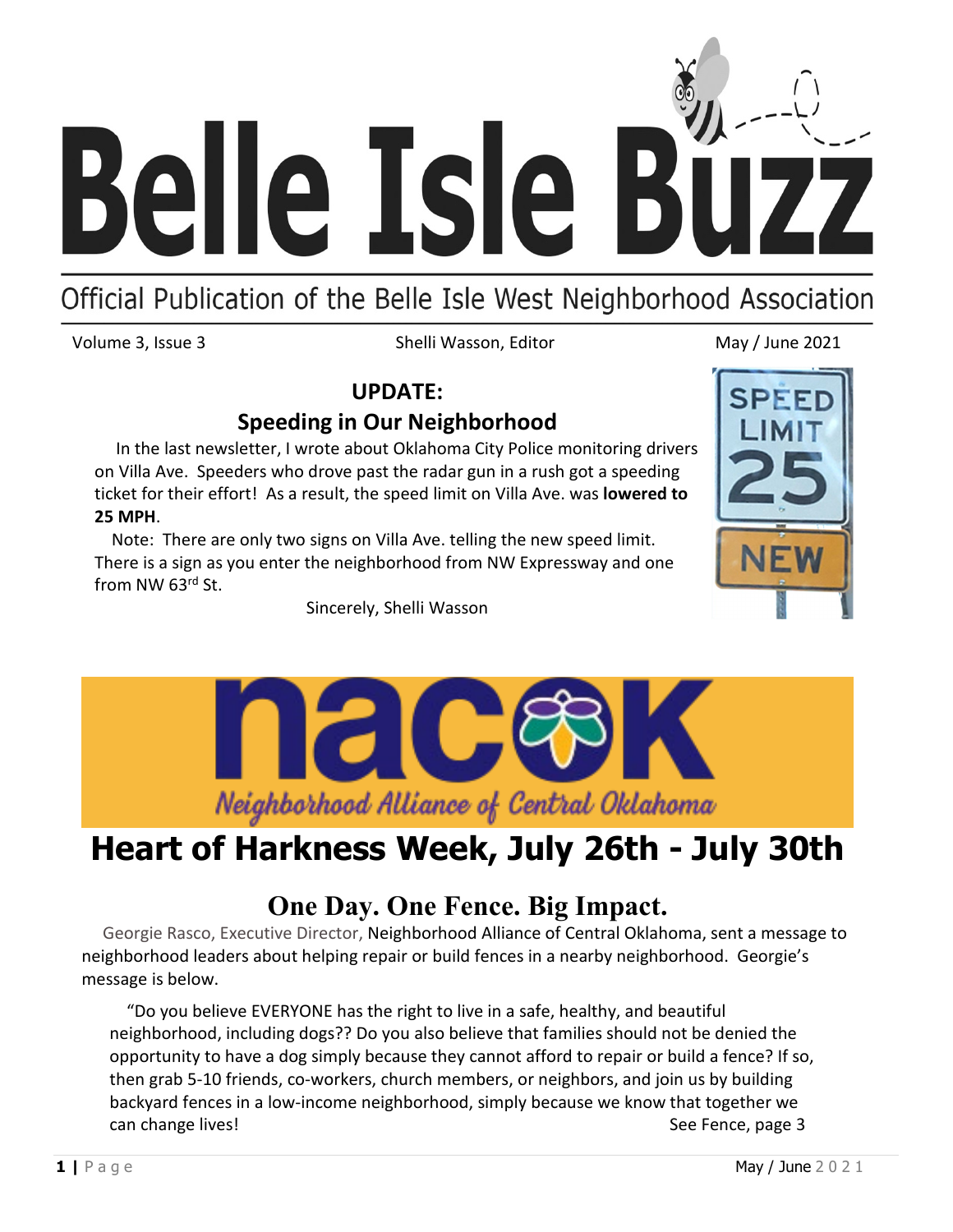#### **Officers and Committee Chairs**

PRESIDENT – Greg Hall [hallgreg05@gmail.com](mailto:hallgreg05@gmail.com) PRESIDENT-ELECT – David Patterson [dgpat@cox.net](mailto:dgpat@cox.net)

SECRETARY – Aimee Dial Parrish [aimee@haydelassociates.com](mailto:aimee@haydelassociates.com)

CO-TREASURERS – Cathie Shaw and Lynn Garman [lynn@garman.com](mailto:lynn@garman.com)

SERGEANT-AT-ARMS – David Campbell [Dcamp20000@aol.com](mailto:Dcamp20000@aol.com)

NEWSLETTER EDITOR – Shelli Wasson [wasson@ionet.net](mailto:wasson@ionet.net) (405) 250-6462

NEWSLETTER STAFF –

| Lynn Garman        | Earlene Parr |
|--------------------|--------------|
| Aimee Dial Parrish | Ann Warzyn   |

STREET DIRECTORS (04/06/2021) –

55<sup>th</sup> Place – Dave Campbell & Greg Hall 55<sup>th</sup> Terrace – Cathy Fitzhugh 56th St. & Linn – OPEN 57<sup>th</sup> St. - Shannon & Randy Wells 58<sup>th</sup> Place – Shelli & Craig Wasson, Cathie Shaw 58<sup>th</sup> St. – Sue Fellers 59th St. – Aimee Dial Parrish 60th St. – Christie Baker & Lynne Womble 61<sup>st</sup> St. - Scott Sproat & Maribeth Govin  $62<sup>nd</sup>$  St. and Imperial Terrace – OPEN Riviera Drive & 2300-2400 Blocks of NW  $59<sup>th</sup>$  St. – OPEN Ross Ave. – Eunice Khoury Villa Ave. and 2400-2412 NW 63rd St. -Brooks Taylor

HeartLine 211 Social help for Oklahomans in need 211 or (405) 286-4057

### *Thank You to a Valued Neighbor*

Belle Isle West, we want everyone to know how instrumental Lynn As Lynn Garman, resident on 58<sup>th</sup> St., prepares to move out of has been to the success of our neighborhood.

Lynn was in charge of Garage Sale Weekend for 21 years. This is an unbelievable accomplishment! One lady said she had never seen a garage sale so well organized; "Lynn even has clothing racks like a department store! She sorts everything and makes sure it is only of good quality. When individuals pay for their goods, Lynn tells them all about the Street Light Project and even shows them a picture of what one looks like. She has a donation jar by the cash box and people even donate cash to the project! "

Besides being in charge of Garage Sale Weekend, Lynn served on the committee to organize the *Pupnic in the Park* held in Ross Park in 2012 and 2013*.* Proceeds from the *Pupnic* paid for poop bag dispensers placed in four locations in the park. Lynn handled the **LOGISTICS -** Accessibility, safety, mapping the event, sales of water and soda, first aid, and trash management. At that time, Lynn and her husband, Steve, lived just down the street from the park and she liked to take their little pug, Lilly, to the park. Lynn helped get the park's name changed to Belle Isle Park, our Adopt-a-Park.

Lynn and Toni Taylor Glenn prepared grants for the Margaret Annis Boys Trust to provide funding for planting trees in the park. On the website[, www.biwokc.com](http://www.biwokc.com/) there are pictures of Lynn and other residents watering and mulching the beloved trees.

In recent years, Lynn and Steve opened their business/home to host bi-monthly business meetings of Belle Isle West. Lynn always wrote articles for our newsletter, the *Belle Isle Buzz*, and enjoyed driving the judge around the neighborhood for the Holiday Display contest and volunteered to serve as co-treasurer with Cathie Shaw.

We wish Lynn well as she moves to Norman and spends more time with her granddaughter.

## **Volunteers Needed to Set Out Flags on Saturday, June 26**

 Every home in our neighborhood gets a small American flag placed in the yard by a volunteer to celebrate Independence Day. Volunteers should contact Dave Campbell (405) 202-1517; he will give you the time to meet at Belle Isle Park to collect the flags.

 On the neighborhood survey, the highest rated project we have is the display of flags on July  $4<sup>th</sup>$ .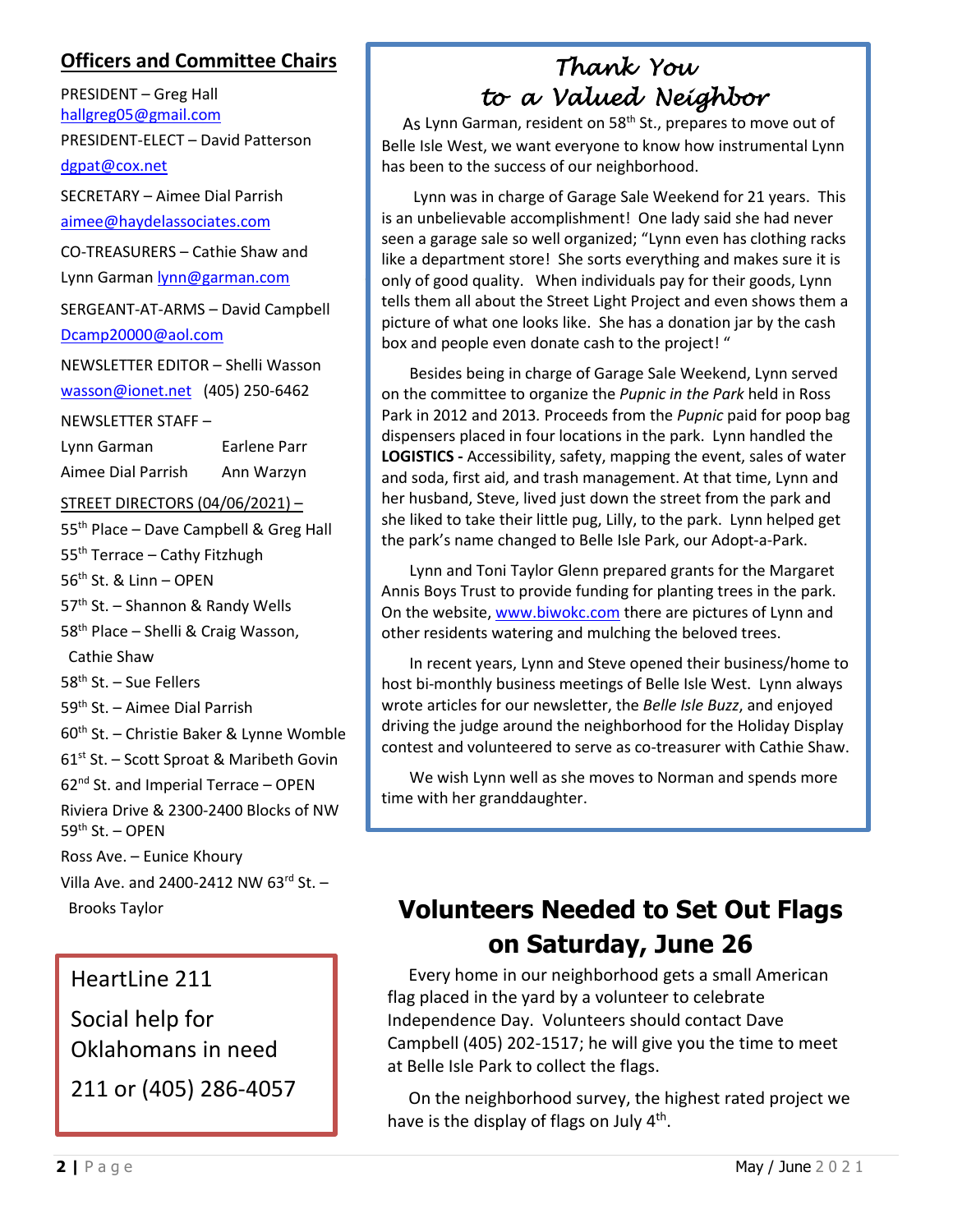

#### **MANY THANKS FOR YOUR DONATIONS!**

 Several people add a little (or a lot) to their dues check each year to help fund projects in our neighborhood. We would like to send out a BIG thank you to the following generous neighbors who recently contributed a total of \$265 over and above their \$35.00 yearly dues:

 They are: Ione Brown, Will Fathree and Sara Scoggins, Eunice Khoury, Charles and Sharon Sexson, TM and Linda Richardson, Bill and Catherine Shaw, Carol Cooley, Peggy Balch, Cody and Juliann Thompson, Larry Johnson and Pam Bracken, Craig and Shelli Wasson.

 Our non-profit organization is educational, social, voluntary, intended to improve our neighborhood and because you receive no goods or actual services from the association, your dues and any amount you choose to donate (up to \$250) are tax deductible because we hold a 501(C)3 designation with the IRS. If you have further questions, you may consult with your tax expert.

 If we failed to list anyone who donated an amount over your dues, please let us know and we will recognize you in the next newsletter. Thanks!

Fence, continued from page 1

 Metro Park Neighborhood (just west of downtown OKC) has extremely caring neighbors and a problem with both loose and chained dogs. This not only destroys the dog's quality of life, but it affects everyone in the neighborhood by hindering their public safety, outdoor activities, kids playing outside, walking to school or for pleasure, interacting with neighbors in front yards, and more. In one day you and your friends will impact the lives of an entire neighborhood, as well as their pets, in a life-changing way!"

 Teams of 5-10 people, (over the age of 15) are needed to build or repair one backyard fence (all in one day during the week of July  $26<sup>th</sup> - July 30<sup>th</sup>$ ). Supervision is provided by skilled laborers, but hopefully one or two team members will have some building skills. NO EXPERIENCE IS REQUIRED. This could be a fun time for families to do something together for one day and know they made a difference for a family and their dog. Parents must sign a permission form for anyone age 15-17.

 To volunteer for the Belle Isle West Team, contact Shelli Wasson, [shelliwasson95@yahoo.com](mailto:shelliwasson95@yahoo.com) or cell (405) 250-6462. It would be amazing if we have multiple teams to represent our neighborhood.